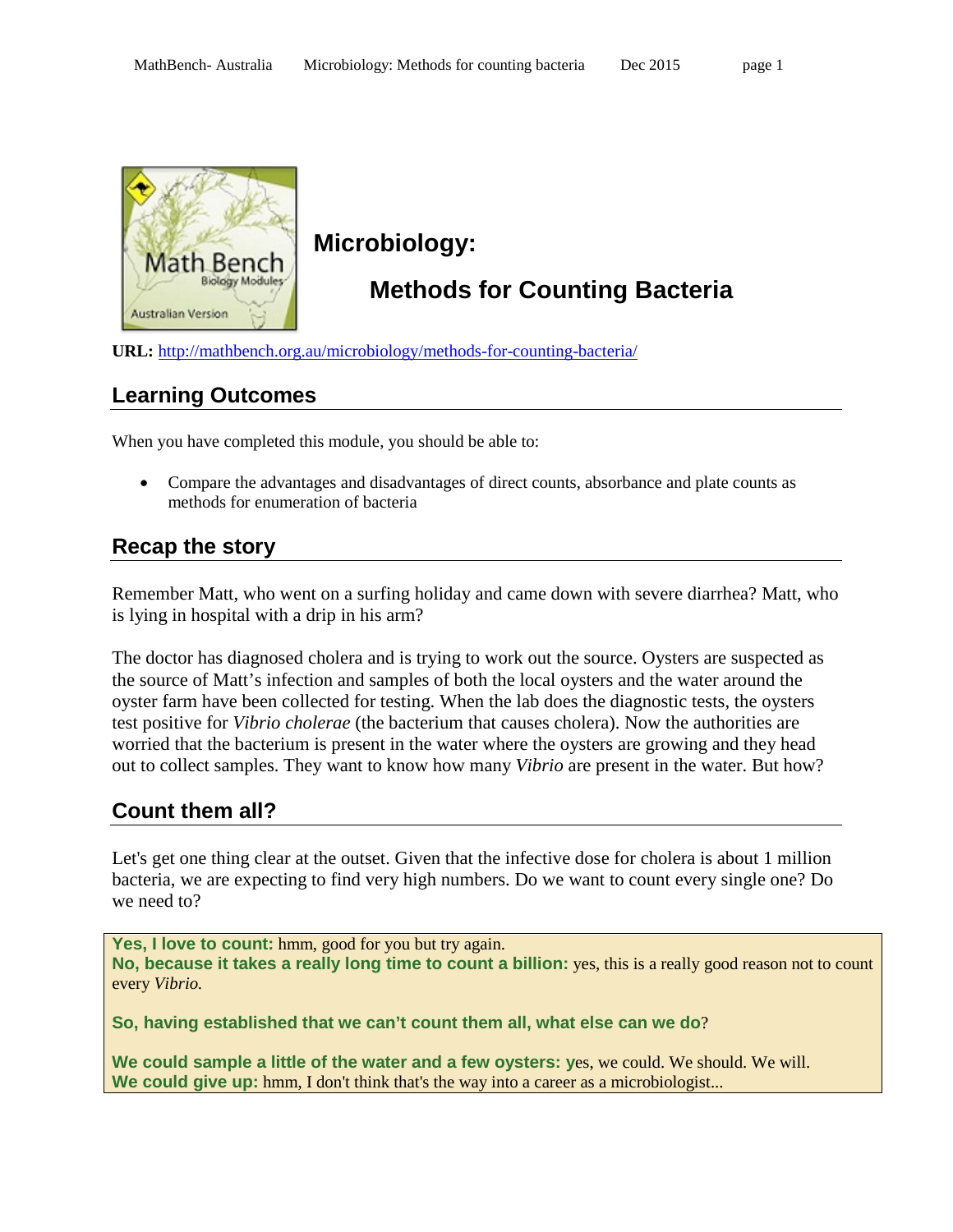#### **Direct count**

So, you have collected 5 litres of water. Back in the lab, you put a sample on a slide under a microscope, and counted everything that looked like a *Vibrio.* That's certainly one way of quantifying the population. We'll call it ... Direct Count. Pretty easy, conceptually speaking, although it takes a bit of time to make the slide, and even more time to actually count.

OK, so you've tried counting using a Petroff Hausser chamber under the light microscope, but you can't see anything that resembles a bacterial cell. What does that mean?

A less experienced lab technician might run off to tell the doctor that the water is all clear and the oysters must have been contaminated by one of the kitchen staff who handled the oysters. Not you, however, because you remember that, although this method is quick, the volume of the sample on the microscope slide is very small. This means that you will only see cells under the microscope if the concentration is high (typically more than 100,000 –1 million cells per mL). If the number in the water was this high the water would actually look cloudy and no-one would have harvested those oysters!! There is another problem. Under the microscope some of the bacteria were swimming around, but others were not moving. You wondered if that meant they were dead, but how could you tell?

# **Light scatter (using spectrophotometer)**

So a direct count is a straightforward and relatively quick, but labour intensive, way to figure out how many *Vibrio* in the water. Wouldn't it be nice to get a machine to do the counting for us?

One way we can do this is to use a spectrophotometer. A spectrophotometer doesn't exactly count the bacteria, but it does **measure how much they interfere with a light beam, and based on that, we can use a standard curve to decide how many bacteria there are. Then we can do the scaling up trick to get the total population size. For more details about the relationship between optical density and concentration (Beer's law; see**  [http://mathbench.org.au/microbiology/modules/measurement\\_beerslaw/page01.htm](http://mathbench.org.au/microbiology/modules/measurement_beerslaw/page01.htm)**).**

This is a great method if you already have a standard curve -- perhaps you work in a lab that has been studying this particular critter for years... Otherwise, you may need to spend a couple of days preparing the standard curve (growing the cultures, taking the spectrophotometer readings (optical density or OD for short), comparing them to plate counts or counts under the microscope... that sort of thing).

Here's an example of a standard curve that shows the relationship between OD measured at 650 nm and the number of bacteria per mL: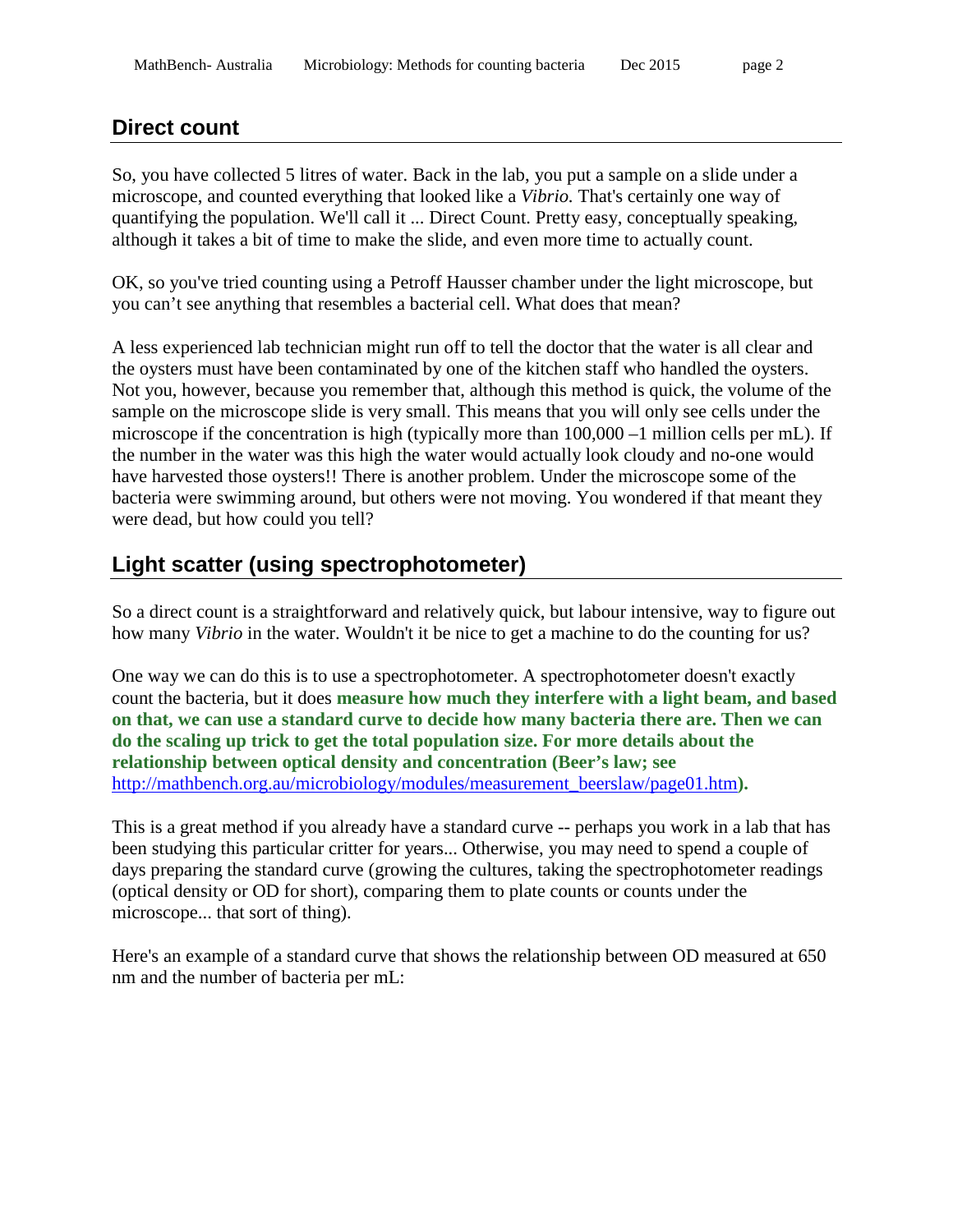

For example, if you prepared a sample and got a spectrophotometer reading of 0.5, you would find 0.5 on the x-axis and read the bacterial count off the y-axis -- about 26 million/mL **Look at the graph!**

How about a spectrophotometer reading of 0.9? (Be careful with the log scale for bacteria!!) **about 75 million/mL**

If your sample had about 12 million bacteria per mL, what OD reading would you expect? **OD = 0.2**

# **The dilemma of the dead cell**

So far we have looked at one relatively hard way (Microscopic Direct Count) and one easy way (spectrophotometer) to quantify the bacterial load in the water. But both ways share a big problem ... the problem of the dead cell.

If you were counting, say, cats ... this wouldn't really be a problem. A dead cat and a live cat are generally not easily confused. If in doubt, you could poke the cat, and you would know for sure. However, bacterial cells are much less lively than cats. Yes, there is plenty of stuff going on inside, but in general you're not going to see that from the outside. **Under a microscope, cells that are alive and cells that are dead look very similar most of the time. And to a standard spectrophotometer, live and dead cells look exactly alike.**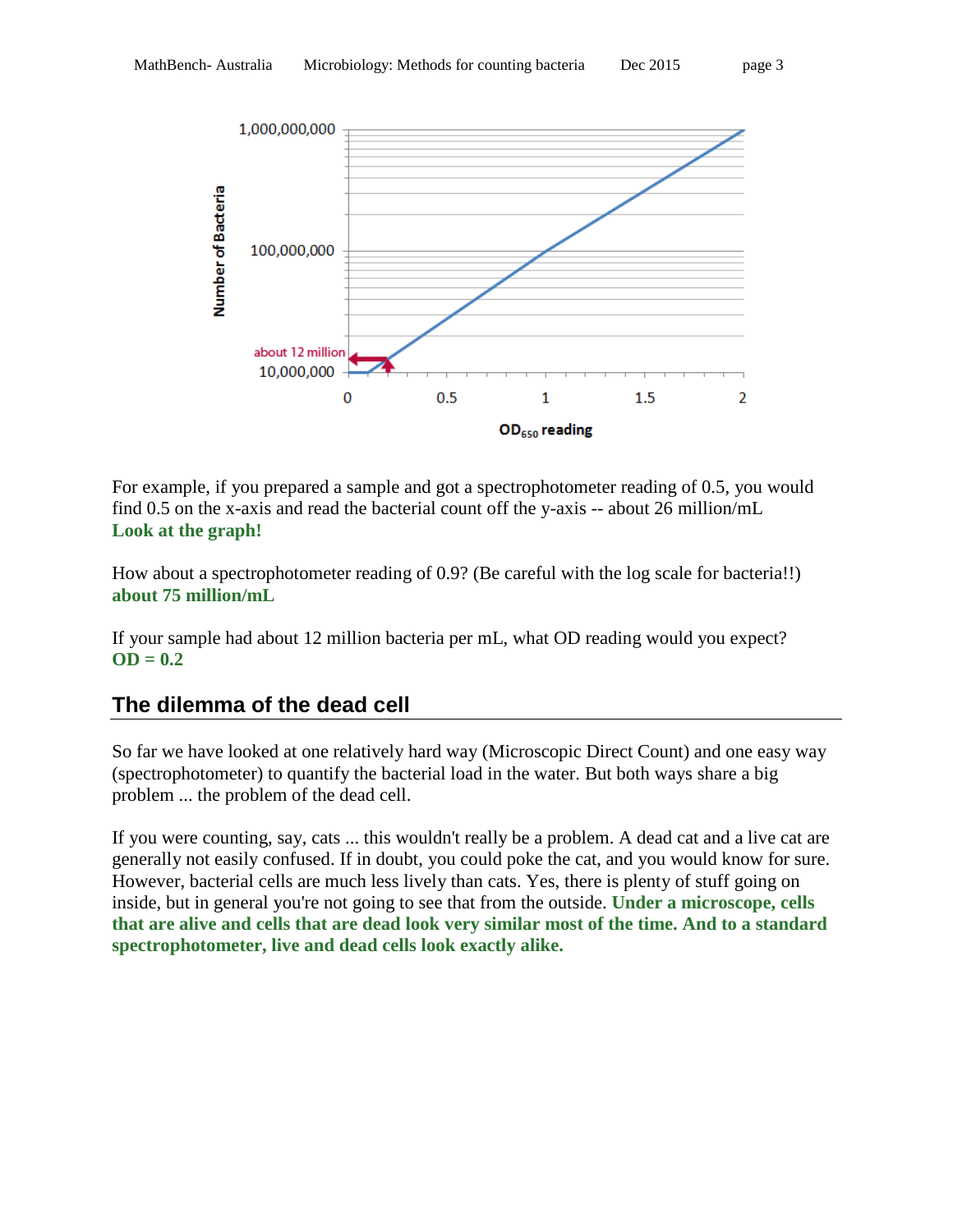#### **Based on the dilemma of the dead cell, which would you predict?**

#### **Direct count and spectrophotometer will...?**

**Overestimate the population:** yes, these methods overestimate, because the dead cells get counted as if they are alive

**Underestimate the population:** the population won't be underestimated, because too many cells get counted, not too few.

Get the population just right: the population will not be accurately estimated, both methods count too many cells.

If we care about getting the number of live cells correct, we need a better way…

#### **Viable plate count**

So we can't poke a cell to see if it's alive -- how else can we decide if a bacterial cell is alive? What do live cells do that dead cells don't? Well, one big thing is, live cells grow and reproduce. And they do it fairly quickly (remember, every half hour or so in the case of vibrio bacteria in the lab). So if we were to take a batch of cells and wait a day or so, we would soon know if they were alive or not.

Let's refine this idea a little, by taking a look at a day in the life of a microbe.

Out in the real world (like in an oyster, in water or your bloodstream), bacteria are limited by temperature and nutrients. In the lab, we're going to put the bacteria on a medium, which will do two things:

- 1. take away limiting factors by providing the nutrients and growth conditions that promote growth, and
- 2. fix each individual cell in one place, so it doesn't get moved around.

**So, let's watch a single bacterial cell,** conveniently named Minnie, sitting in the middle of a batch of medium. The medium has every creature comfort that Minnie could want, and she pulls in nutrients as fast as she can. Soon she's doubled in size and she divides in two**, creating little Minnies 2 and 3**. These two also pull in nutrients as fast as they can, and a half hour later, they too are ready to divide, and they do. Minnies 4, 5, 6 and 7 keep following the same pattern.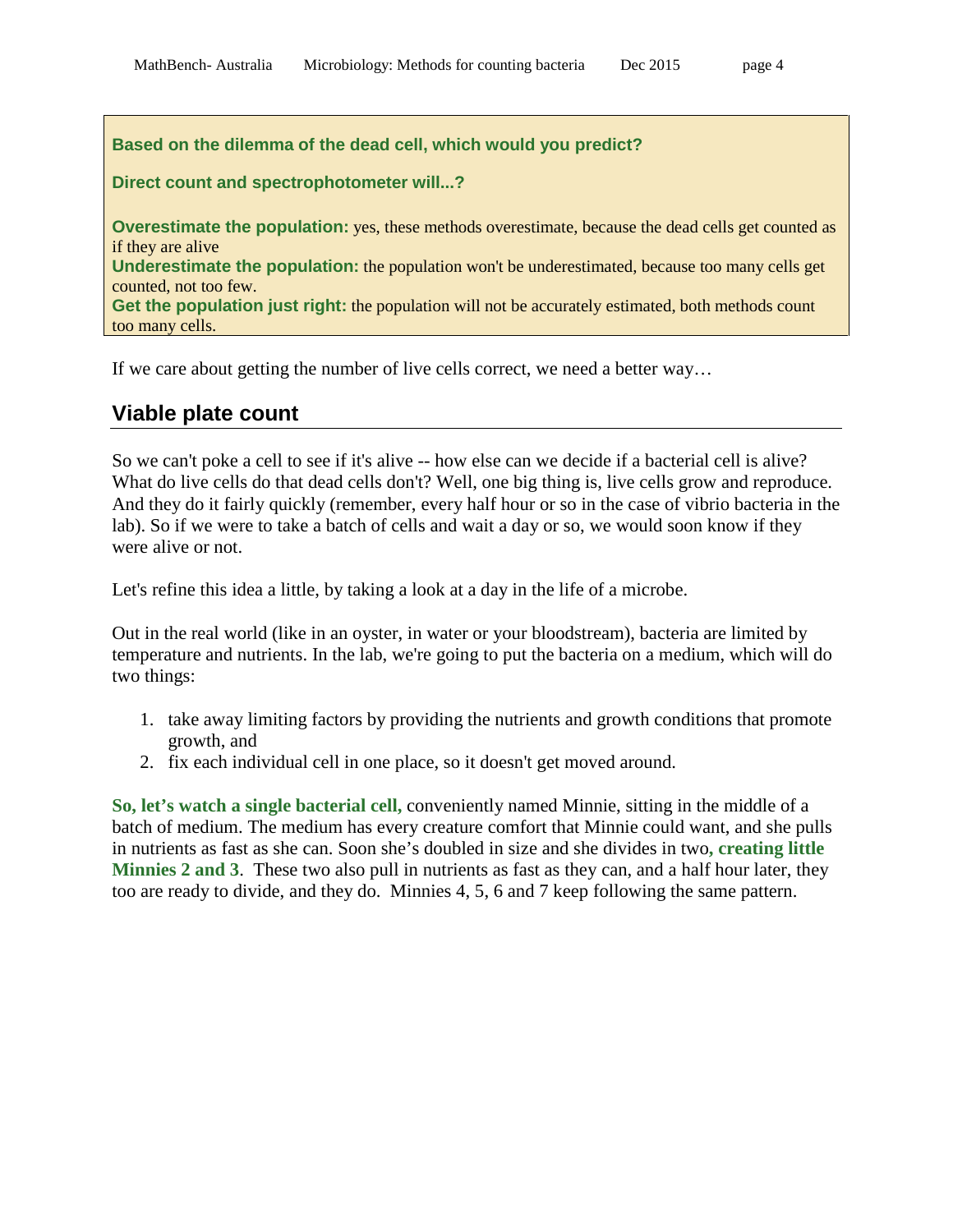

Luckily, none of the Minnies move around much. So, they're all stuck sitting in a little pile, but they don't mind, as long as there are plenty of nutrients to go around. And pretty soon we have a pile consisting of Minnies 8 through 15, all descendents of Minnie the First. And so on.

**Eventually (after about 24 hours) this pile will be big enough for one of us human beings to see without even using a microscope.** This tiny but visible pile is called a colony, and the original Minnie was the original colony-forming unit, or **CFU**.

Of course Minnie was probably not the only CFU around. Over on the other side of the agar, Ginnie was sitting around, minding her own business, enjoying the warmth and nutrients, and growing at the same rate. So while a few million descendants of Minnie formed a colony on one side of the plate, a few million descendants of Ginnie form a colony of the other side. And so on, one colony for each original colony forming a unit (i.e. bacterial cell or clump of cells).

## **Comparison of methods**

We've talked about 3 methods so far: just plain counting under a microscope, using a spectrophotometer to do the dirty work, or growing bacteria in a dish to count how many piles of descendants (colonies) they produce.

There is another way that we could (theoretically) figure out how many cells there are: we could gather them all in one place and weigh them. This would be the **biomass** method. Biomass is an important way of measuring populations in the lab, but in this case it would not help us -- we could do it but it would not tell us if the cells were dead or alive, or distinguish between particles (e.g. soil particles) in the water and bacteria.

So, let's compare the 3 practical ways we have of measuring the number of cells: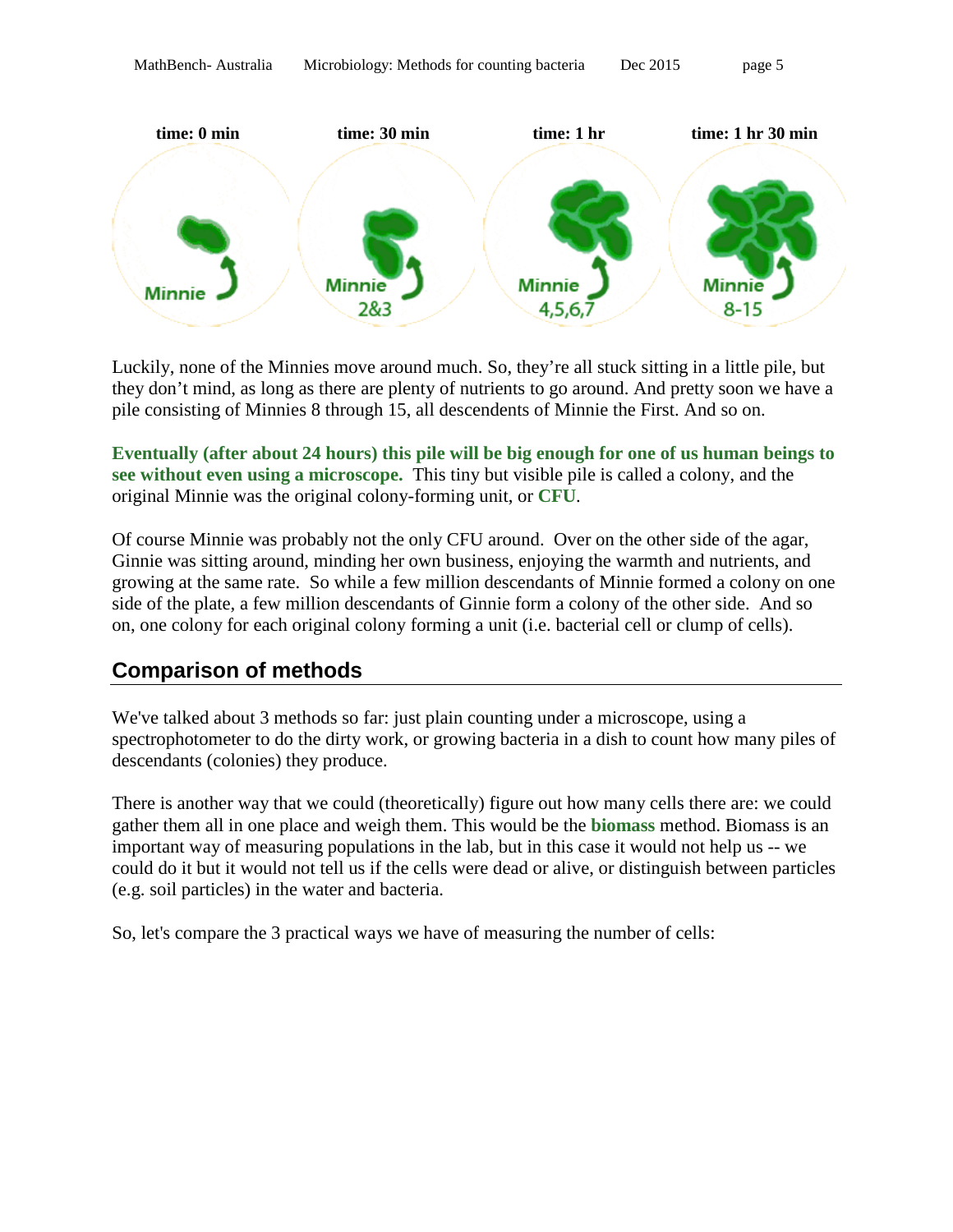|                                                                                                             | <b>Direct Count</b>                                                                                                 | <b>Spectrophotometer</b>                                                                                                                                    | <b>Viable Plate Count</b>                                                                                                                          |
|-------------------------------------------------------------------------------------------------------------|---------------------------------------------------------------------------------------------------------------------|-------------------------------------------------------------------------------------------------------------------------------------------------------------|----------------------------------------------------------------------------------------------------------------------------------------------------|
| <b>Which one requires</b><br>the least time (for<br>example, the boss<br>wants the answer<br>before lunch)? | <b>NOT TOO BAD -</b><br>counting can be<br>time-consuming, but<br>the answer could be<br>available before<br>lunch. | FASTEST - but only if you<br>already have the calibration<br>curve!!!                                                                                       | SLOWEST - we have<br>to wait an entire day<br>for the cells to grow.<br>But the oysters are off<br>the menu till this is<br>sorted, so we can wait |
| <b>Which one requires</b><br>the least effort (think<br>lab technician pain)?                               | <b>UGH</b> - counting<br>under a microscope<br>gets tiring fast!                                                    | WOO-HOO - very easy to<br>do, even if you didn't<br>understand the maths --<br>unless of course you're the<br>one that has to make the<br>calibration curve | <b>SOME WORK -- but</b><br>most people prefer it<br>to counting under a<br>microscope.                                                             |
| <b>Which one can</b><br>distinguish live from<br>dead cells?                                                | NO, can't do it.                                                                                                    | <b>SORRY</b> , you're out of luck                                                                                                                           | YES!! That's the<br>genius of this method.                                                                                                         |
| Which one can detect<br>the lowest number of<br>cells?                                                      | $NO - to see 1 cell$<br>per microscopic<br>field, cell<br>concentration must<br>be at least $10^5$<br>cells/mL      | $NO$ – the cell concentration<br>must be approx. $106$<br>cells/mL to get an OD<br>reading $-$ a lower count in<br>the water would still be a<br>problem!   | $YES!! - it$ is possible<br>to detect as few as 1<br>bacteria/mL                                                                                   |